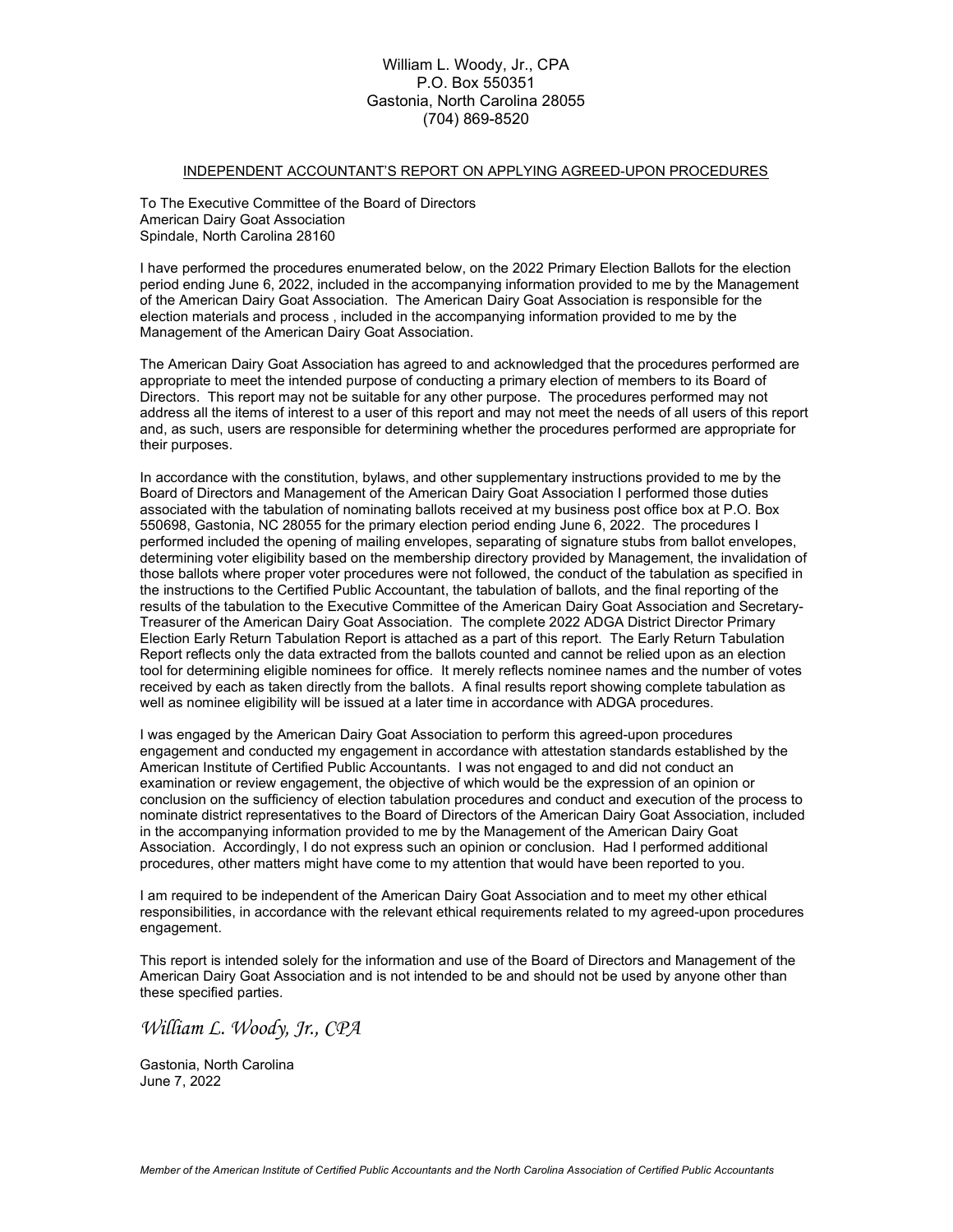# ADGA 2022 Primary Election Early Tabulation Report June 7, 2022

| <b>District</b> | <b>Member ID</b> | <b>Last Name</b>          | <b>First Name</b>   | <b>Votes</b>                               |
|-----------------|------------------|---------------------------|---------------------|--------------------------------------------|
| 1               |                  | 18838 CASSETTE            | PHILIP M            | 38                                         |
| $\mathbf{1}$    |                  | 1282144 PHILLIPS-GRANT    | <b>RUTH</b>         | 19                                         |
| 1               | 1535731 LARSEN   |                           | <b>CARISSA</b>      | 11                                         |
| $\mathbf{1}$    | 1253657 COX      |                           | <b>THOMAS G</b>     | $\overline{\mathbf{c}}$                    |
| 1               | 1498802 TOTH     |                           | <b>LORENE</b>       | $\overline{\mathbf{c}}$                    |
| 1               |                  | 1065648 BOTNICK           | <b>BRIGITTE</b>     | $\mathbf{1}$                               |
| $\mathbf{1}$    |                  | 1423029 MULHOLLAND        | <b>ELIZABETH</b>    | $\mathbf{1}$                               |
|                 |                  |                           |                     |                                            |
| <b>District</b> | <b>Member ID</b> | <b>Last Name</b>          | <b>First Name</b>   | <b>Votes</b>                               |
| 2               | 1077601 ADELS    |                           | <b>CHRISTEN S</b>   | 30                                         |
| $\overline{2}$  |                  | 871293 BARTHOLOMEW JR     | <b>ROBERT A</b>     | $\mathbf{1}$                               |
| $\overline{2}$  |                  | 59295 KAROL               | <b>ILAH D</b>       | $\mathbf 1$                                |
| $\overline{2}$  | 1240647 SPIKER   |                           | <b>SHAWN</b>        | $\mathbf{1}$                               |
| $\overline{2}$  | 1523377 YESKE    |                           | LORI                | $\mathbf{1}$                               |
|                 |                  |                           |                     |                                            |
| <b>District</b> | Member ID        | Last Name                 | <b>First Name</b>   | <b>Votes</b>                               |
| 3               |                  | 1589424 COFFMAN           | <b>SANDRA</b>       | 59                                         |
| 3               |                  | 182832 GROSSMAN           | <b>RICHARD</b>      | 50                                         |
| 3               | 1497520 BAILEY   |                           | <b>JANE</b>         | 45                                         |
| 3               | 1657691 HITCH    |                           | <b>APRIL</b>        | 35                                         |
| 3               |                  | 845412 TORRENCE           | <b>KAREN</b>        | $\pmb{4}$                                  |
| 3               |                  | 130799 BENEDICT           | <b>LYNN L</b>       | $\overline{\mathbf{c}}$                    |
| 3               | 1178177 ELLIS    |                           | <b>KRISTEN</b>      |                                            |
| 3               |                  | 1500530 FEASTER-EYTCHISON | <b>KENNON D</b>     | $\begin{array}{c} 2 \\ 2 \\ 2 \end{array}$ |
| 3               |                  | 1530462 GEORGE            | <b>DONALD</b>       |                                            |
| 3               | 1265974 SMITH    |                           | <b>KAREN</b>        | $\overline{\mathbf{c}}$                    |
| 3               |                  | 1535675 ARANGO            | <b>DEENA</b>        | $\overline{\mathbf{1}}$                    |
| 3               | 1629221 BASS     |                           | <b>HOLLY</b>        | $\overline{1}$                             |
| 3               |                  | 1466662 EDWARDS           | <b>MARK</b>         | $\mathbf{1}$                               |
| 3               |                  | 1421890 KENNELLEY         | ELIZABETH D         | $\mathbf{1}$                               |
| 3               |                  | 1032044 MARSTON JR        | <b>DON</b>          | $\mathbf{1}$                               |
| 3               | 1476797 OWEN     |                           | <b>CHRISTINE</b>    | $\mathbf{1}$                               |
| 3               |                  | 1658633 BUECHER           | <b>KEVIN</b>        | $\mathbf{1}$                               |
| 3               |                  | 17467 CORN                | LINDA S.            | $\mathbf{1}$                               |
|                 |                  |                           |                     |                                            |
| <b>District</b> | <b>Member ID</b> | <b>Last Name</b>          | <b>First Name</b>   | <b>Votes</b>                               |
| 4               |                  | 998393 MATTHYS            | JULIE               | 74                                         |
| 4               |                  | 1240696 BLOSSER           | YVONNE MARIE        | 68                                         |
| 4               | 1068287 SAUM     |                           | <b>ROBIN</b>        | 26                                         |
| 4               |                  | 23135 CONSIDINE           | <b>THOMAS PETER</b> | 14                                         |
| 4               |                  | 1472094 KAPLEWSKI         | <b>JOSHUA</b>       | $\overline{2}$                             |
| 4               |                  | 1478879 KAPLEWSKI         | <b>NICHOLAS P</b>   | $\mathbf 2$                                |
| 4               |                  | 1524817 LIGHTNER          | <b>BRENDA</b>       | $\overline{c}$                             |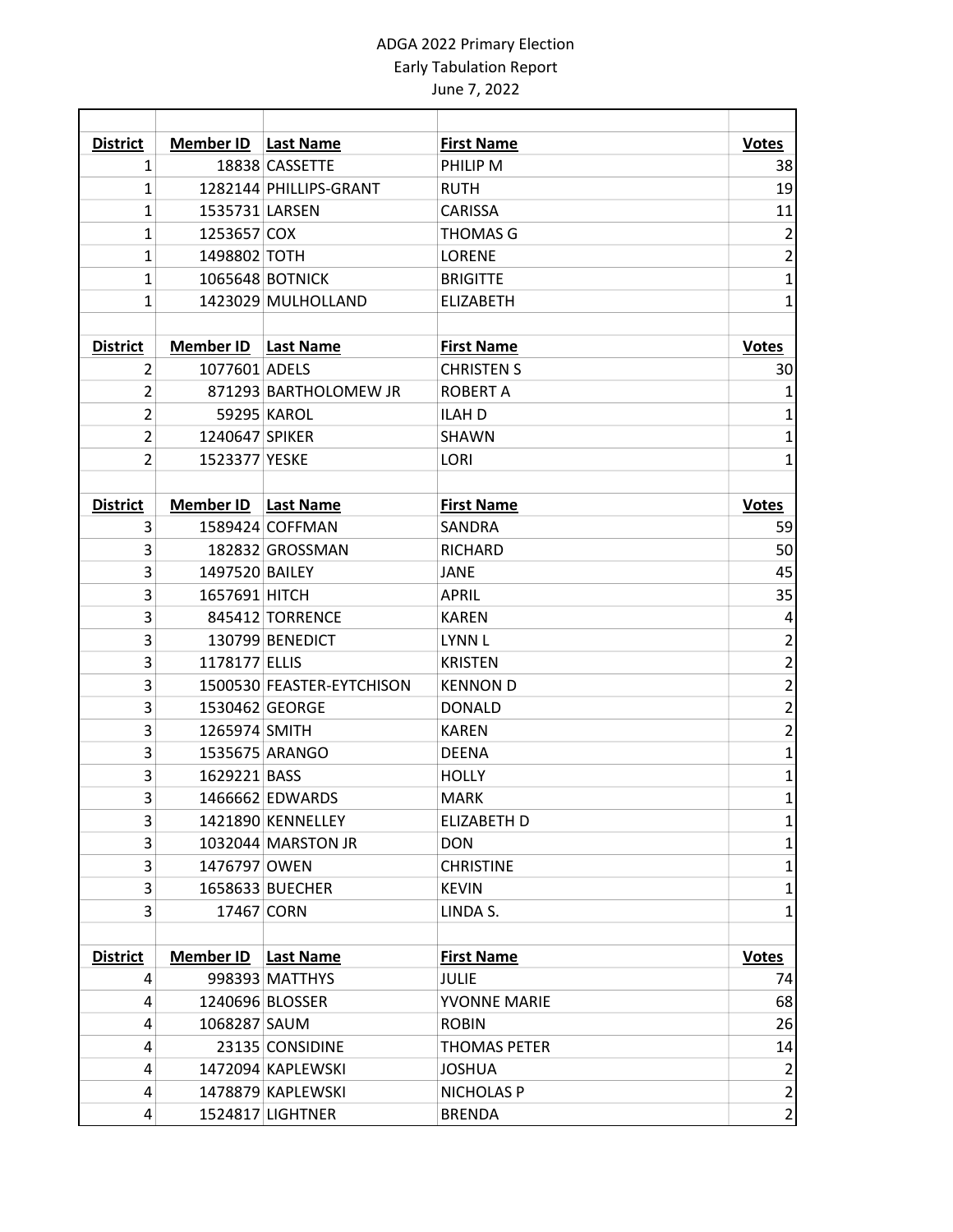# ADGA 2022 Primary Election Early Tabulation Report June 7, 2022

| 4               | 1585304 BECK        |                       | <b>ELIZABETH</b>     | $\mathbf{1}$   |
|-----------------|---------------------|-----------------------|----------------------|----------------|
| 4               | 1495856 SHILTS      |                       | <b>HANNAH</b>        | $\mathbf 1$    |
| 4               |                     | 1493135 WILLIAMS      | <b>JUSTIN</b>        | $\mathbf 1$    |
| 4               |                     | 1663173 FLEISCHLI     | <b>MARCENA</b>       | $\mathbf{1}$   |
| 4               |                     | 1663217 ALEXANDER     | <b>JENNIFER LYNN</b> | $\mathbf 1$    |
| 4               | 1642060 YODER       |                       | CEPHAS L.            | $\mathbf{1}$   |
|                 |                     |                       |                      |                |
| <b>District</b> | Member ID Last Name |                       | <b>First Name</b>    | <b>Votes</b>   |
| 5               | 1505671 KEECH       |                       | <b>WILL</b>          | 27             |
| 5               | 1621765 MILLER      |                       | <b>ROBERT (ROB)</b>  | 14             |
| 5               |                     | 1581964 BURTON        | YALONDA              | $\overline{2}$ |
| 5               | 1489821 DORSEY      |                       | <b>ELLENF</b>        | $\mathbf 1$    |
| 5               |                     | 1667104 HERBERT       | <b>KRISTAN</b>       | $\mathbf 1$    |
| 5               |                     | 1526342 SIMPSON       | <b>KAYLA</b>         | $\mathbf 1$    |
| 5               |                     | 1090307 WARREN-HUGHES | <b>LAURA ANN</b>     | $\mathbf 1$    |
| 5               | 1536239 ROSE        |                       | <b>KATIE</b>         | $\mathbf{1}$   |
|                 |                     |                       |                      |                |
| <b>District</b> | <b>Member ID</b>    | <b>Last Name</b>      | <b>First Name</b>    | <b>Votes</b>   |
| 6               |                     | 1448331 SHEPARD       | <b>LISA</b>          | 30             |
| 6               |                     | 1344464 KNOBLAUCH     | <b>CHRISTINE</b>     | 17             |
| 6               |                     | 1517303 VAN ECHO      | <b>SANDY</b>         | 13             |
| 6               |                     | 1655838 BABCOCK       | <b>DANIEL</b>        | 10             |
| 6               |                     | 1025980 HENNING       | <b>ELIZABETH R</b>   | $\overline{2}$ |
| 6               | 1163831 LOSEY       |                       | <b>MARSHALL</b>      | $\mathbf 2$    |
| 6               | 61580 KLEIN         |                       | <b>JEFFREY A</b>     | $\mathbf 1$    |
| 6               |                     | 1397140 LAWSON        | <b>CAROLINE</b>      | $\mathbf{1}$   |
|                 |                     |                       |                      |                |
| <b>District</b> | <b>Member ID</b>    | <b>Last Name</b>      | <b>First Name</b>    | <b>Votes</b>   |
| 7               | 1108018 BADEN       |                       | <b>MARK V</b>        | 60             |
| 7               |                     | 1484000 GIACHINO      | <b>BRANDIC</b>       | 54             |
| 7               | 1518670 SATTER      |                       | LEROY                | 53             |
| 7               | 1540820 REEDER      |                       | SHAWN                | 40             |
| 7               |                     | 1452457 PINDELL       | <b>CATHY</b>         | 37             |
| 7               |                     | 1517463 GREENE        | DAN                  | 3              |
| 7               | 1432616 ROVEY       |                       | <b>STEPHANIE</b>     | 2              |
| 7               | 1525838 MOHR        |                       | <b>MS GAYLE</b>      | $\mathbf{1}$   |
| 7               |                     | 1499605 RANDALL       | PAMELA               | $\mathbf{1}$   |
| 7               |                     | 104489 CHANTERELLE    | <b>ELLEN</b>         | $\mathbf{1}$   |
| 7               | 1503566 HICKS       |                       | JOAN                 | 1              |
| 7               |                     | 1473484 LARSON        | <b>WANDA</b>         | $\mathbf{1}$   |
|                 |                     |                       |                      |                |
|                 |                     |                       |                      |                |
|                 |                     |                       |                      |                |
|                 |                     |                       |                      |                |
|                 |                     |                       |                      |                |